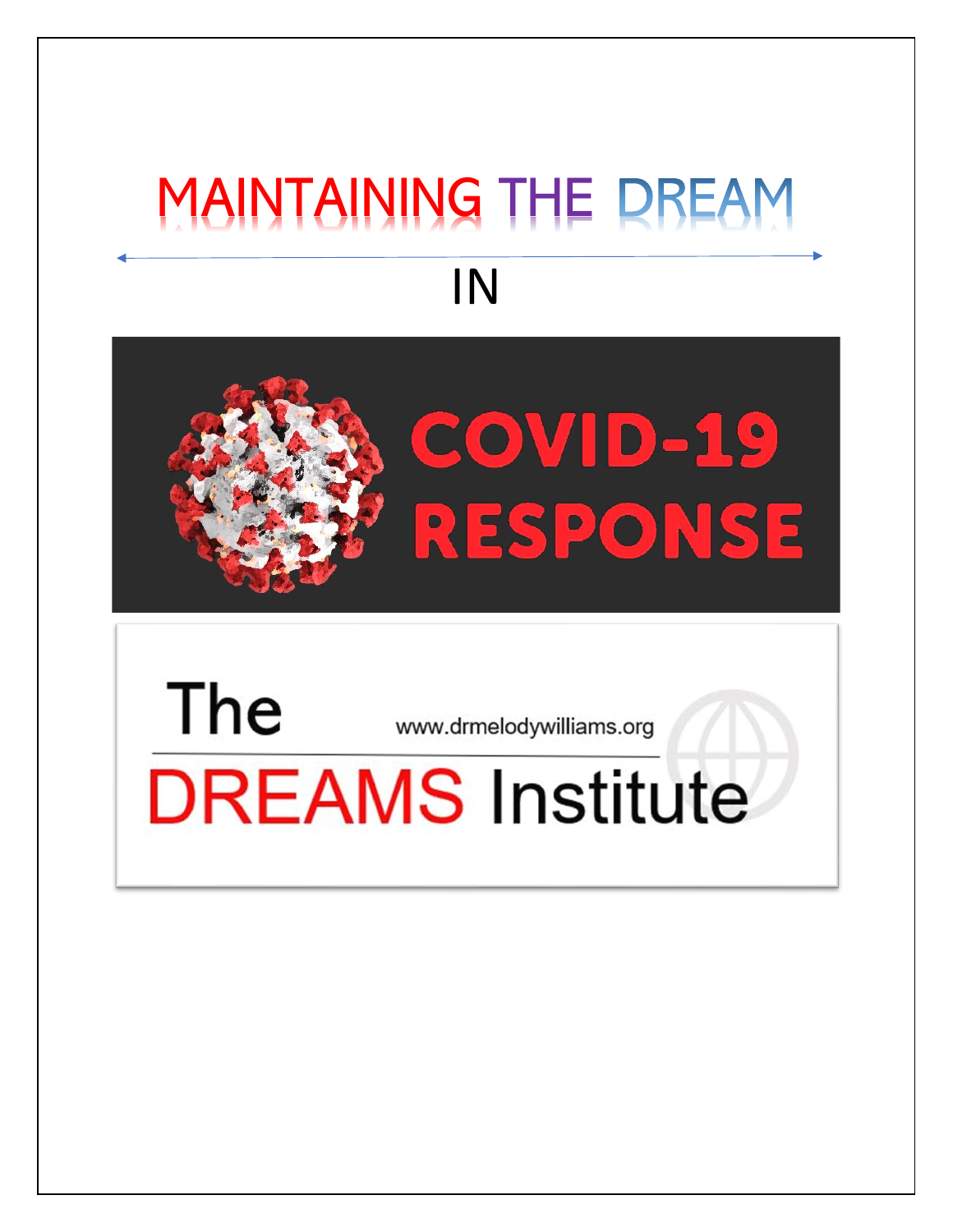#### January 2021

### Letter from the Founder

*Thank you! I believe I can begin this letter with these words because 2020 was indeed an unprecedented year as a result of COVID-19, and despite this reality, we finished our second year of operation with TDI erupting in productivity. So many unique individuals watched our new live programs on social media, donated to the nonprofit, and expressed words of encouragement as we endeavored to build and support others online in this pandemic.*



*Since we launched in 2018, TDI has reached 43,144 interactions through engagement on our Facebook page. This year, we pivoted to build a major online presence in light of the needed restrictions from social distancing and face-to-face gathering. The Life Focus Bible Study and Prayer Challenge in their first year have had a combined total of just over 45k views. We have had significant moments of dialogue and meaningful inquiries concerning spiritual growth from viewers of our new live program rollouts.*

*During the year, we hit a stride and we raised the most donations via donor giving from media platforms. We were able to bring joy in a challenging time through giveaways to our online audience, impacting 35 recipients, and we partnered with 4 organizations for community outreach, providing tablets for school students returning in the fall virtually and helping with coats for kids during the winter months in Hampton and Norfolk.*

*I hope and pray that 2021 is another year of unexpected growth and I am hopeful that our new YouTube channel and flagship program, Life After Divorce, and the upcoming release of some new books will continue to propel us to serve our communities in the pandemic and beyond.* 

-Dr. Melody S. Williams



In May, we launched the *Life Focus Bible Study* streaming live from our Facebook page on Mondays at 9pm; and at years end we have:

26.6k views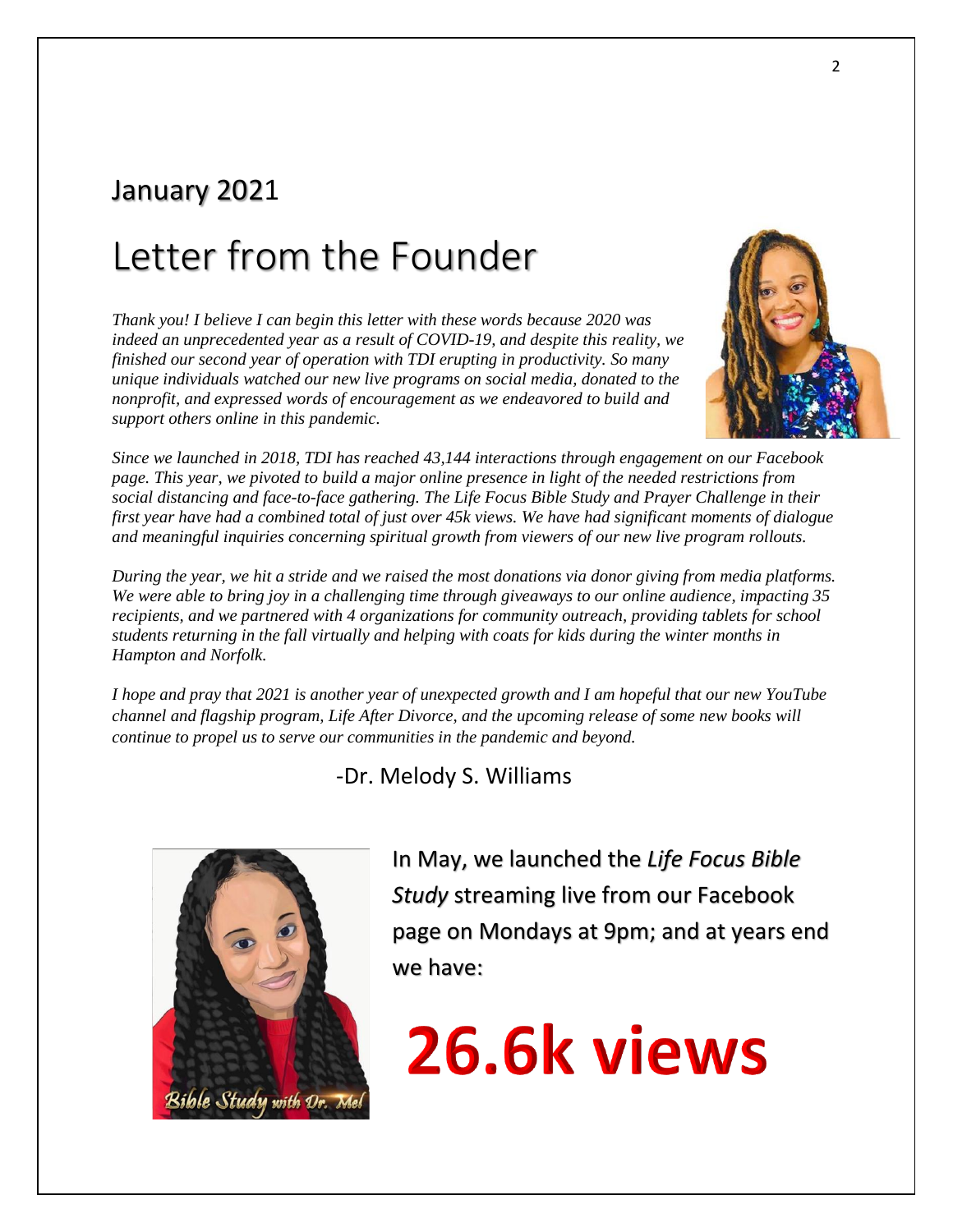To date, for our *Prayer Challenge,* we have done 185 days and totaled:

18.5k views (March 16th-Dec. 16th)

Like with Facebook, we will grow our viewership with:

1. *The Black Women's Mentoring Network*, an Instagram program and A YouTube Channel focused on spiritual wellness

> THANK YOU FOR SUPPORTING US! If you desire to donate,

You can give through these platforms:



[www.facebook.com/DrMelDREAMS/](http://www.facebook.com/DrMelDREAMS/)



Cash App

**\$DREAMSInstitute**